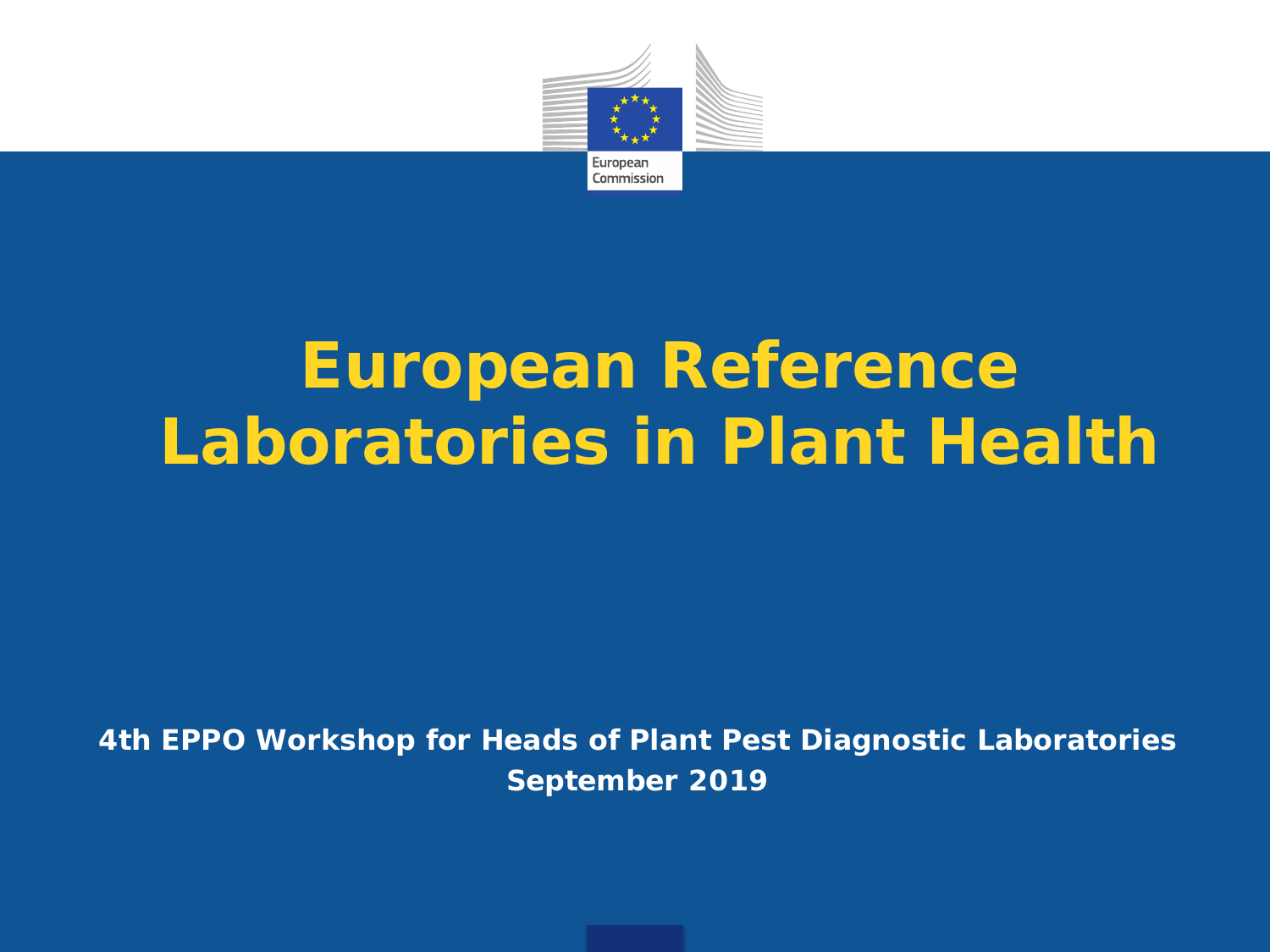### **Official Control Regulation EU 2017/625**

#### • 47 EURLs:

- **28 in Food & Feed**
- **19 in Animal Health**

+ 5 in Plant Health!!!

• COM regularly **reviews** the EURL mandates, and e.g. merging existing EURLs, creating new ones, suppressing some.

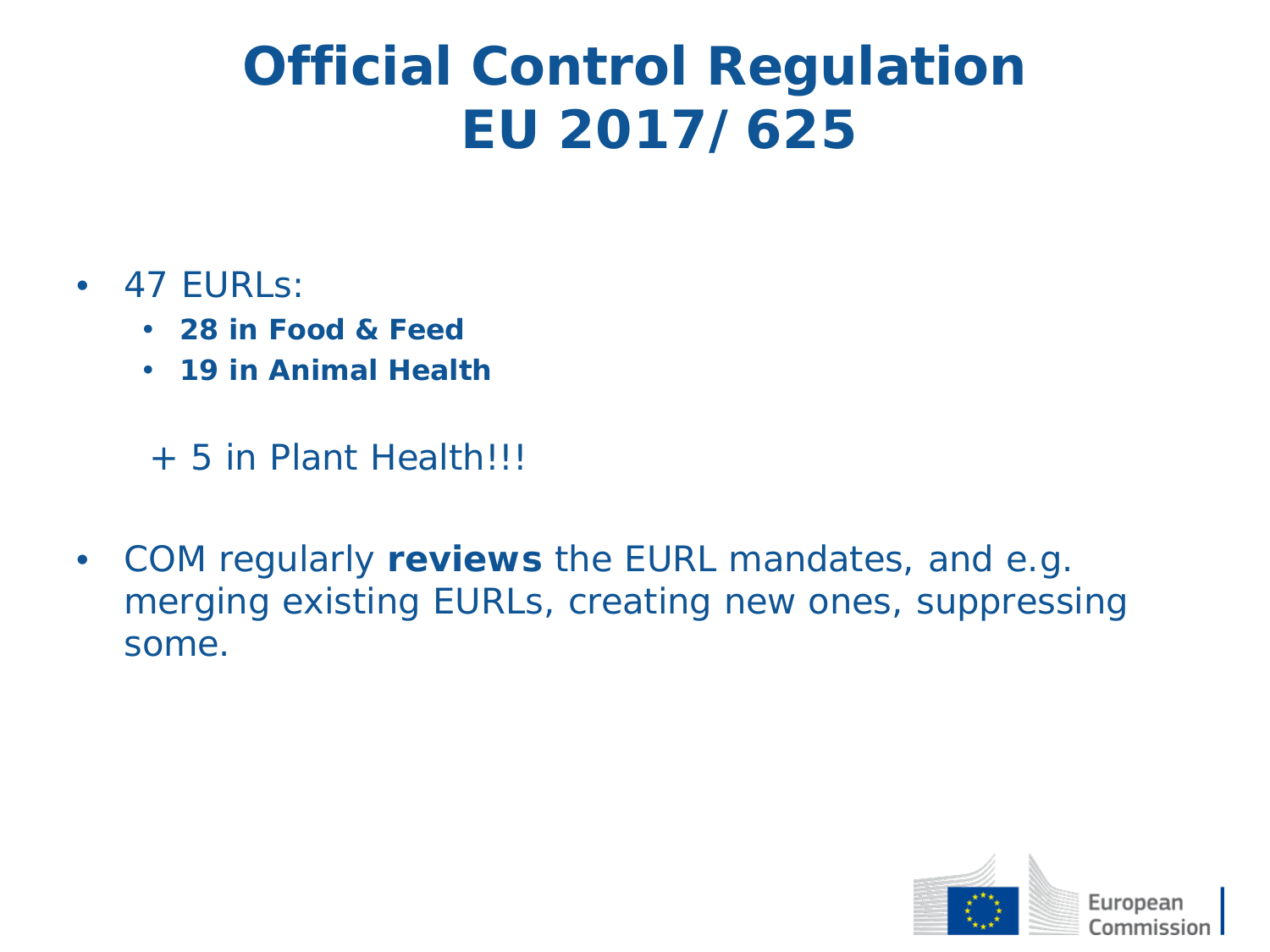### **Official Control Regulation EU 2017/625**

• COM to decide **in which areas EURLs should be maintained/created** 

**=> end 2017: greenlight for set up of the Plant Health EURLs**

• Legal basis: **articles 92 to 94 of the OCR**

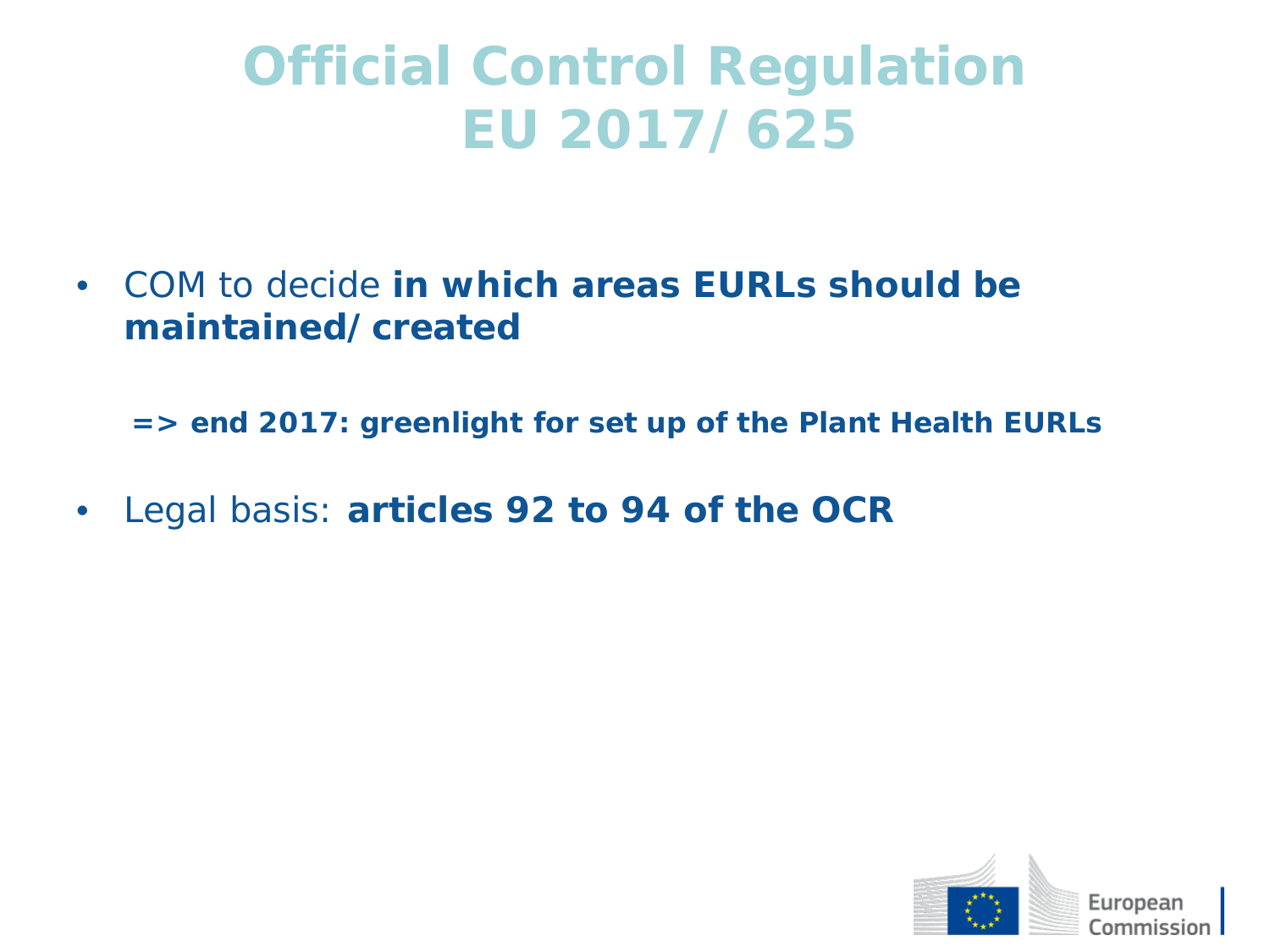# **Plant health specificities?**

- Over 250 pests
	- Directive 2000/29/EC
	- New Plant Health Regulation (EU) 2016-2031
- Often very different substrates (hosts) for the same pest
- Diverse diagnostic methods
	- Conventional (Morphological, microscopy)
	- Immunological (e.g. Elisa, IF)
	- Molecular (e.g. PCR, RealTime PCR, LAMP, sequencing, HTS)
	- Combination of the above
	- Validated diagnostic protocols not available for all pests)

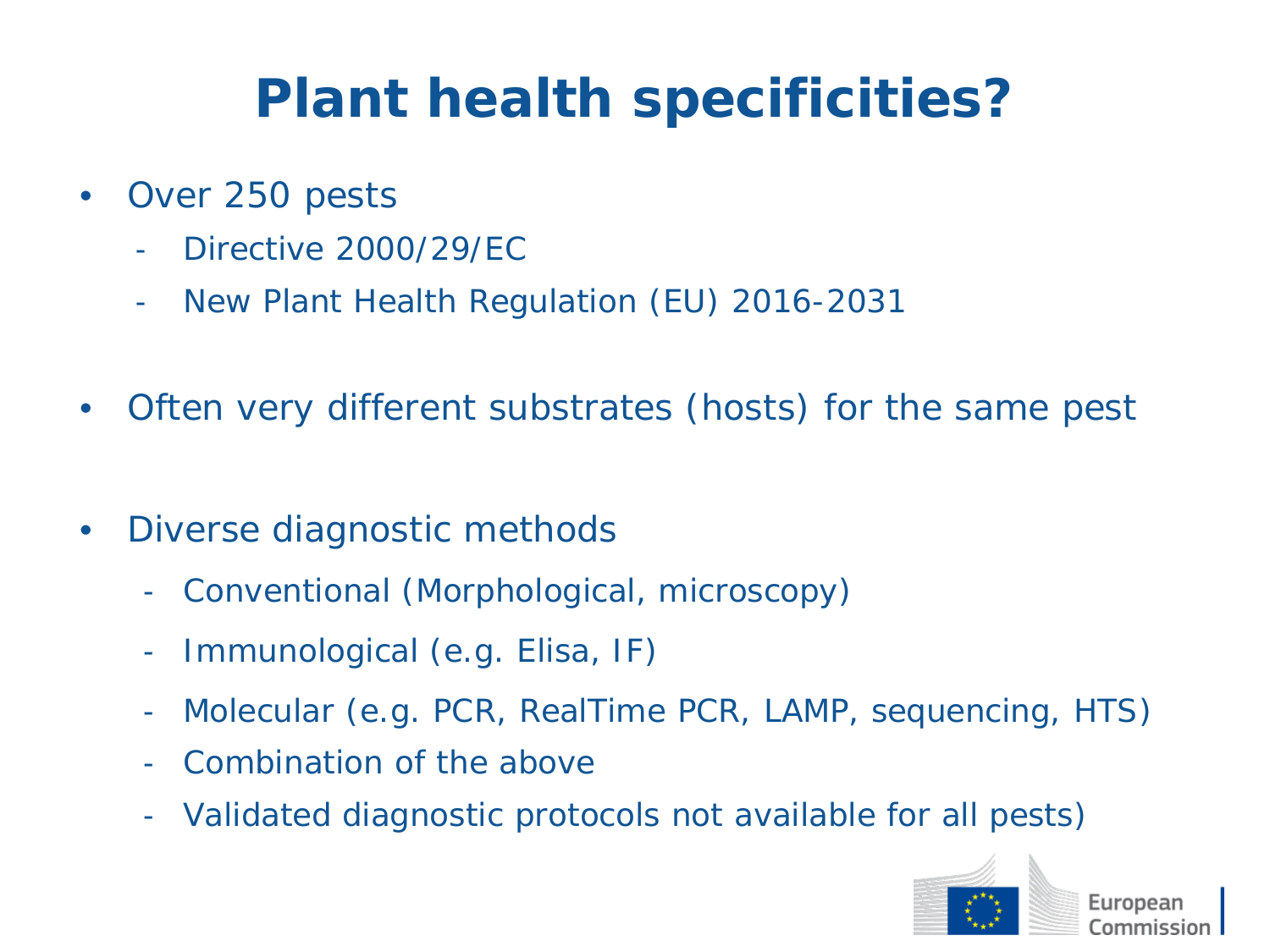#### *Art. 92 Establishment of EURLs*

- =>Commission Delegated Regulation (EU) 2018/631 7 February 2018
- **Why?**
- **How?**
- **=> MS Experts group meetings**

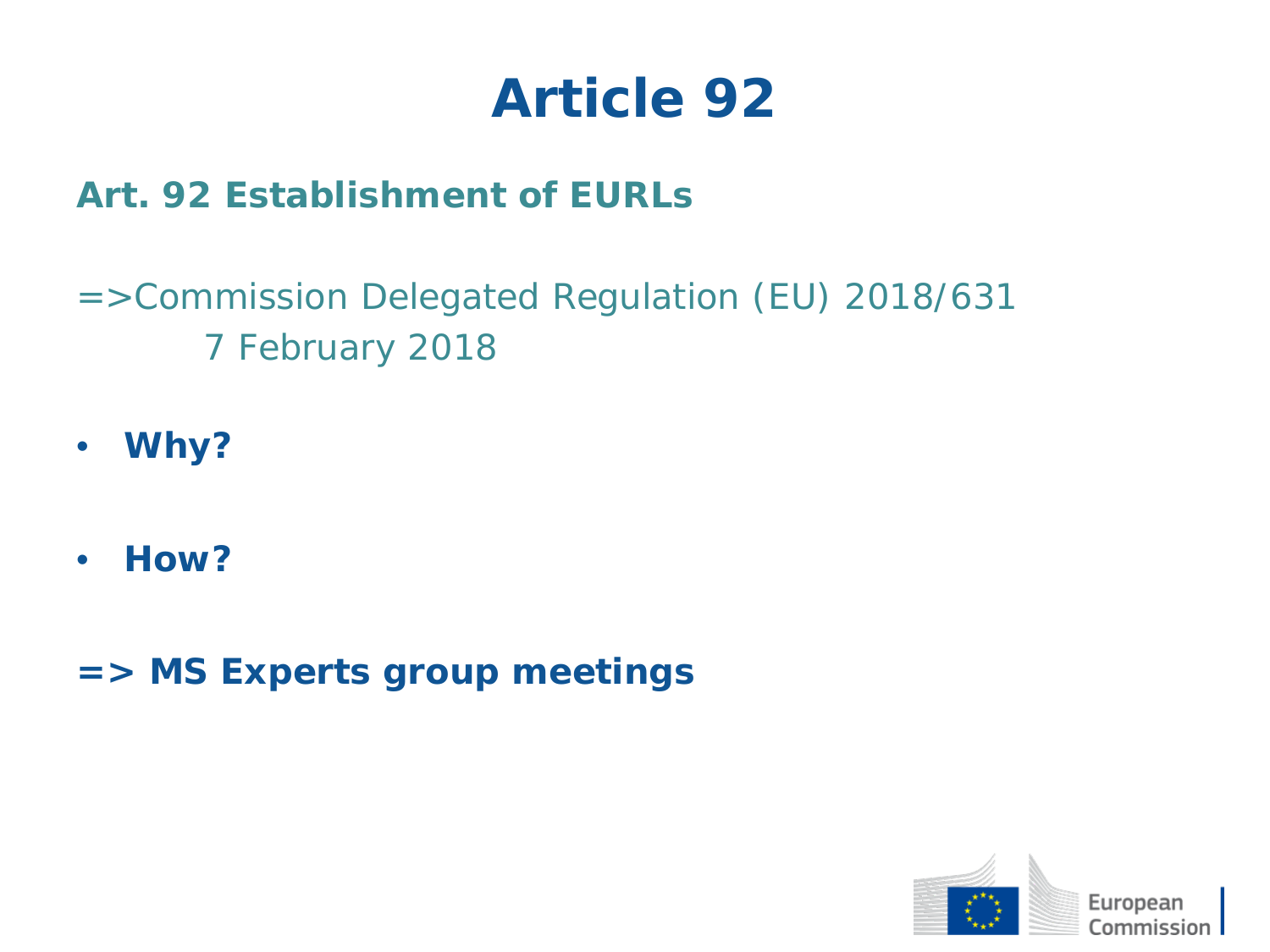*Art. 93 Designation of EURLs*

#### **Eligibility/exclusion criteria**

- o EN/ISO 17025
- o Impartial, free from any conflict
- o Staff
- o Infrastructure, equipment and products
- o Knowledge of international standards and practices
- o Able to face emergency situations
- o Biosecurity standards

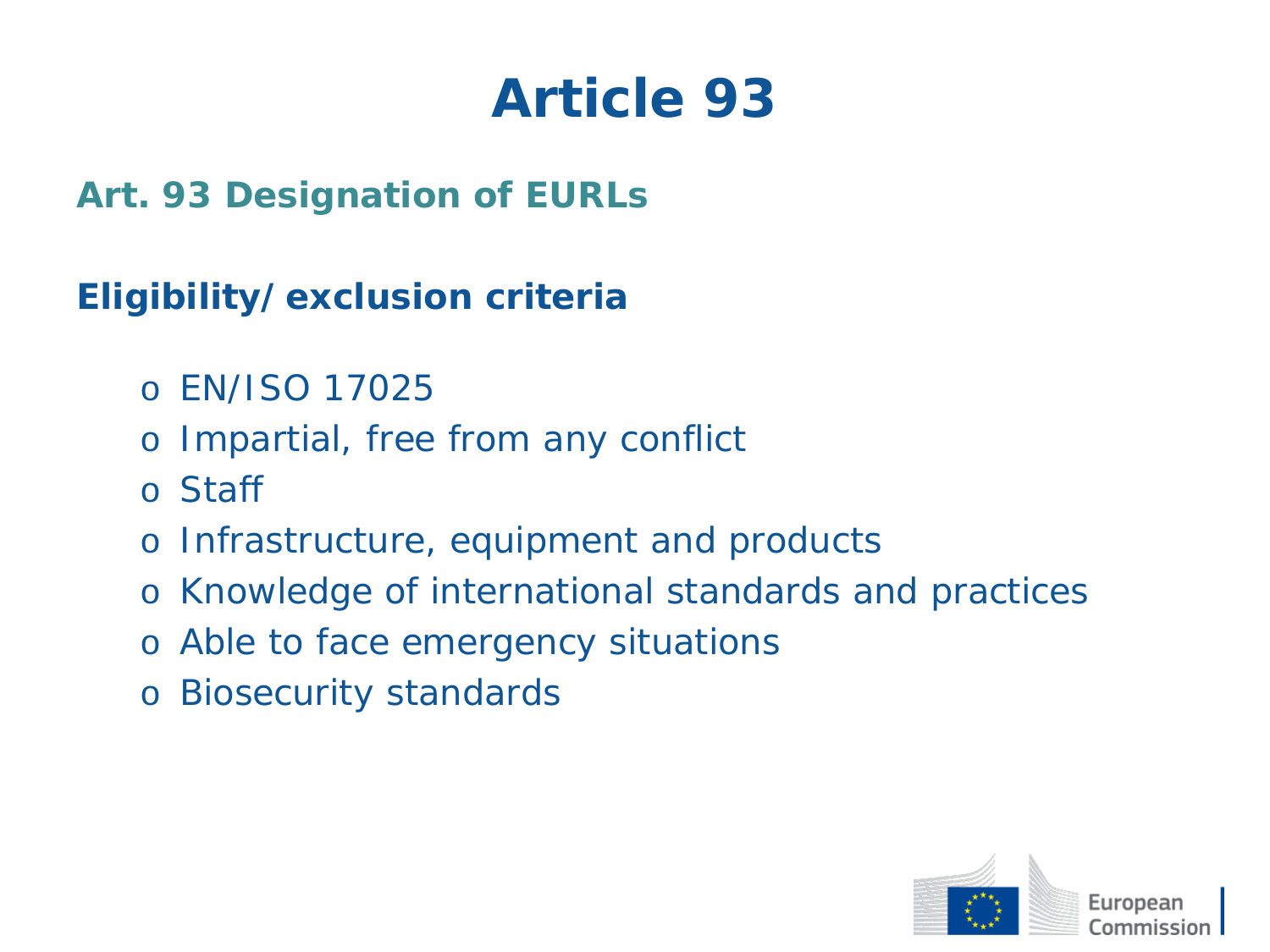- *Art. 94 Responsibilities and Tasks*
- **1. Methods for analysis, testing or diagnosis**
- o Providing NRLs with **details and guidance** on the methods, including reference methods;
- o Producing **improved or modified methods** on plant pests, and participating in validation studies of methods;
- o Coordinating practical arrangements necessary to **apply new methods** and informing NRL of advances in this field.

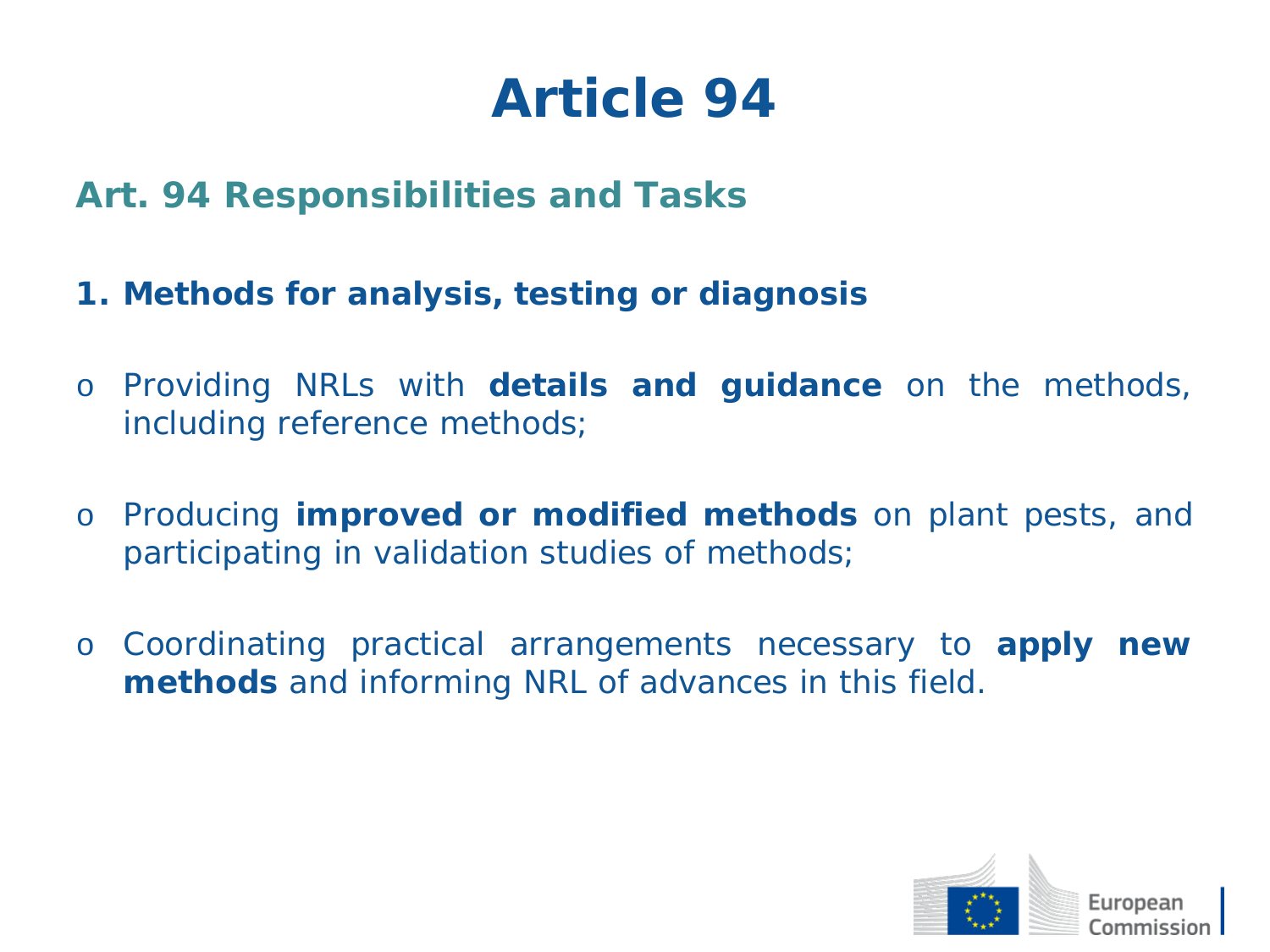#### **2. Inter-laboratory tests**

- o Coordinating the application by the NRLs and, if necessary, by other official laboratories of the methods referred to 1, in particular, by **organising regular inter-laboratory** comparative testing or proficiency tests and by ensuring appropriate follow-up of such comparative testing or proficiency tests in accordance, where available, with internationally accepted protocols;
- o Assess the **performance** of the NRLs and identifying potential analytical problems that could be solved by assistance from the EURL in order to improve performance;
- o **Informing** the Commission and the Member States of the results and follow-up to the inter-laboratory comparative testing or proficiency tests.

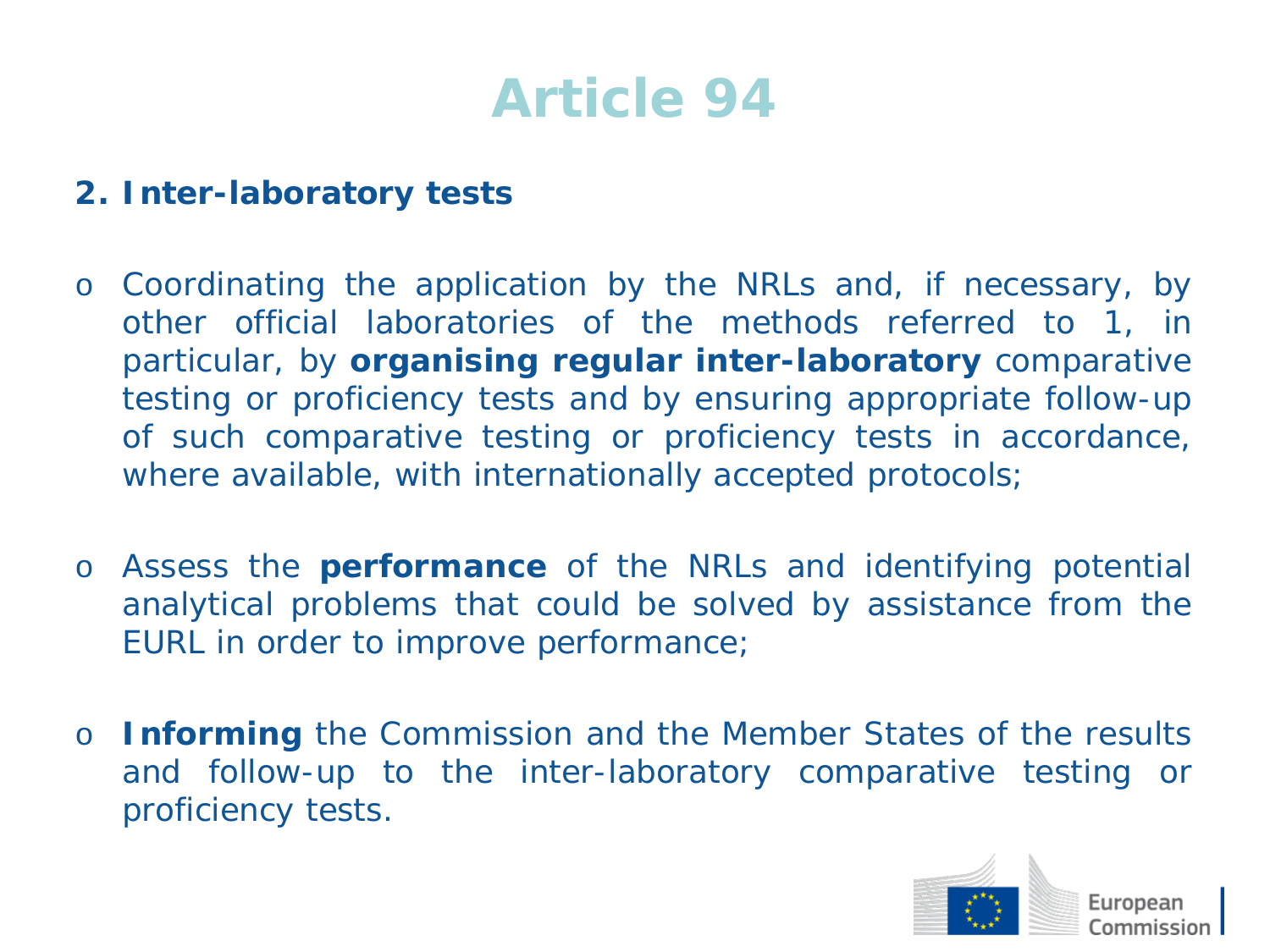- **3. Material and References**
- o Providing **reference materials** to NRLs;
- o Coordinating or performing tests for the verification of the quality of **reagents** and lots of reagents used for analysis, testing or diagnosis of plant pests;
- o Establishing and maintaining:

- **reference collections of plant pests**; the EURL may establish and maintain those reference collections by contractual outsourcing to other official laboratories and to scientific organisations;

**up-to-date lists of** available reference substances and reagents and of manufacturers and suppliers of such substances and reagents.

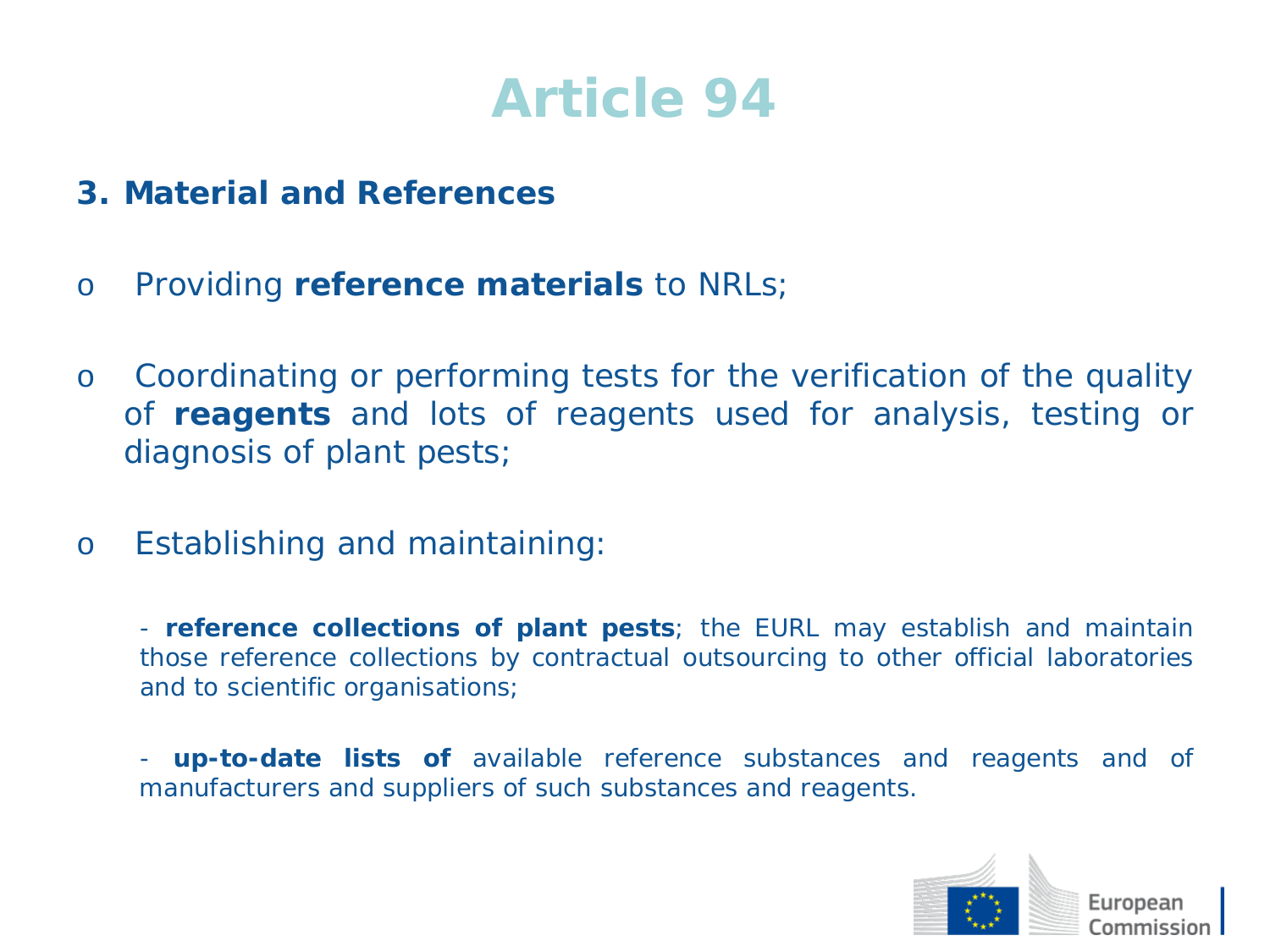#### **4. Trainings**

- Ensuring that the **EURL staff is well trained**, up-dated and knowledgeable about the area of plant pests;
- Conducting **training courses** for staff from NRLs and, if needed, from other official laboratories, as well as of experts from third countries.

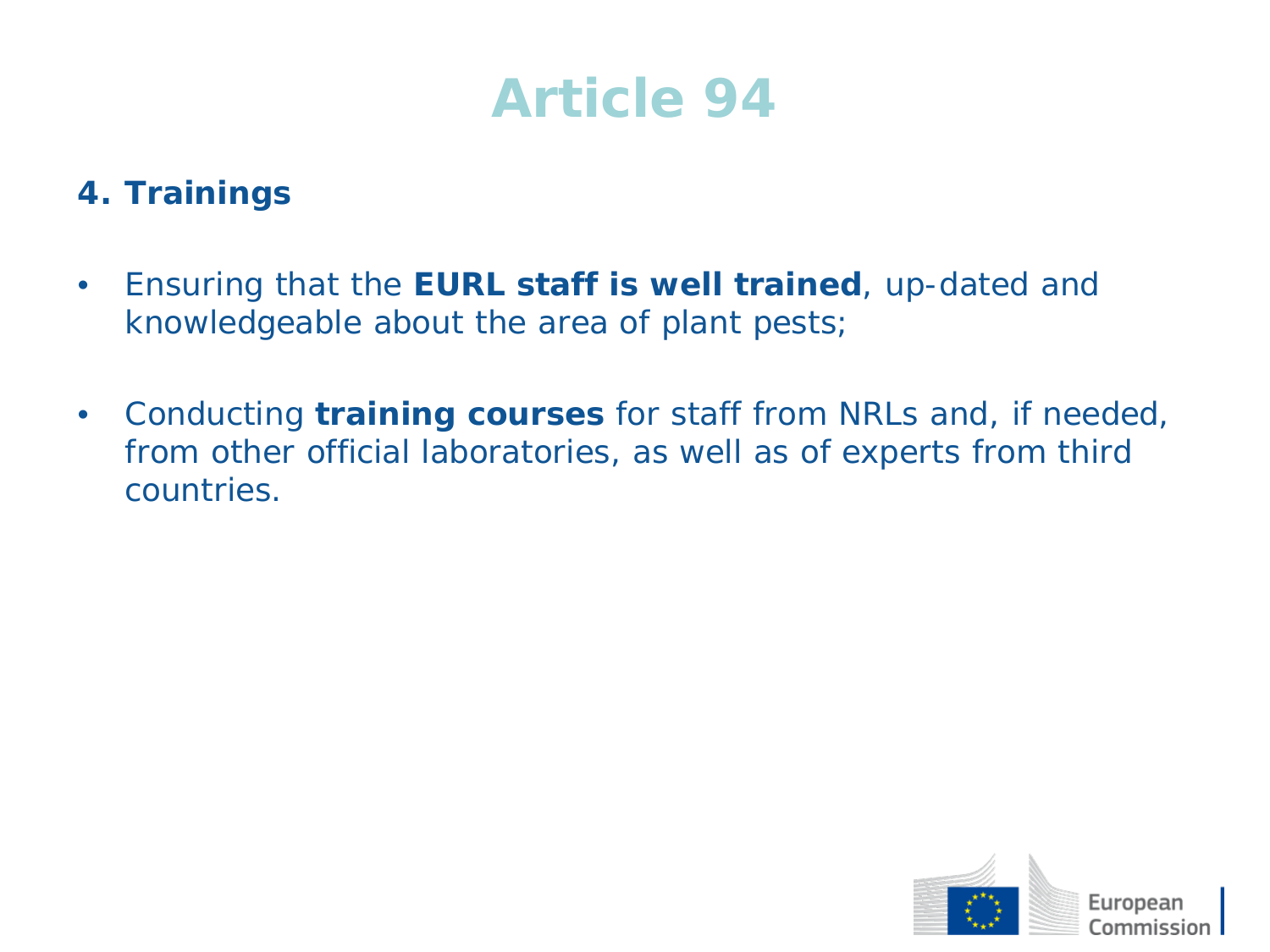#### **5. Communication**

- Providing information on relevant national, Union and international research activities to NRLs;
- Providing scientific and technical assistance to the Commission within the scope of their mission;
- Assisting actively in the diagnosis of contaminations or outbreaks in Member States, by carrying out confirmatory diagnosis, characterisation and taxonomic studies;
- Collaborating within the scope of their mission with laboratories in third countries;
- Collaborating within the scope of their mission with the European, Food Safety Agency (EFSA);
- **Publishing the list of the NRLs designated by the Member States for each EURL.**

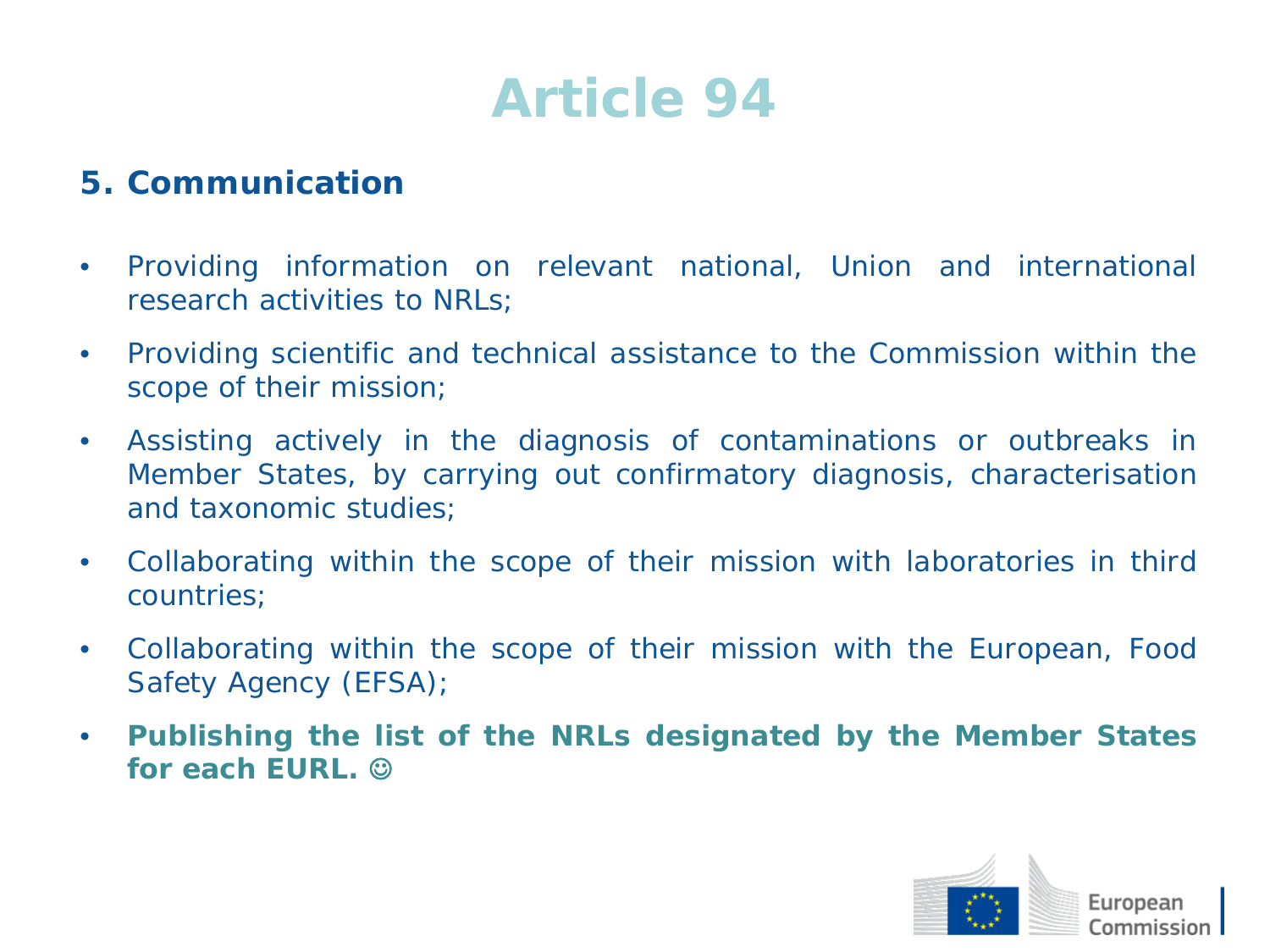## **Back to Article 93**

- 1) Public selection : calls in June and October 2018
- 2) =>Commission Implementing Regulation 2019/530 27 March 2019

**Bacteria** NVWA-NRC (NL), ILVO, (BE), CREA-DC (DIALAB) (IT) & NIB (SLO) **Viruses, viroids and phytoplasmas** NVWA-NRC (NL), CREA-DC (DIALAB) (IT) & NIB (SLO) **Insects and mites,** ANSES (France) & AGES (Austria) **Nematodes, ,** ANSES (France) & ILVO, (BE)

**Fungi and oomycetes,** ANSES (France)

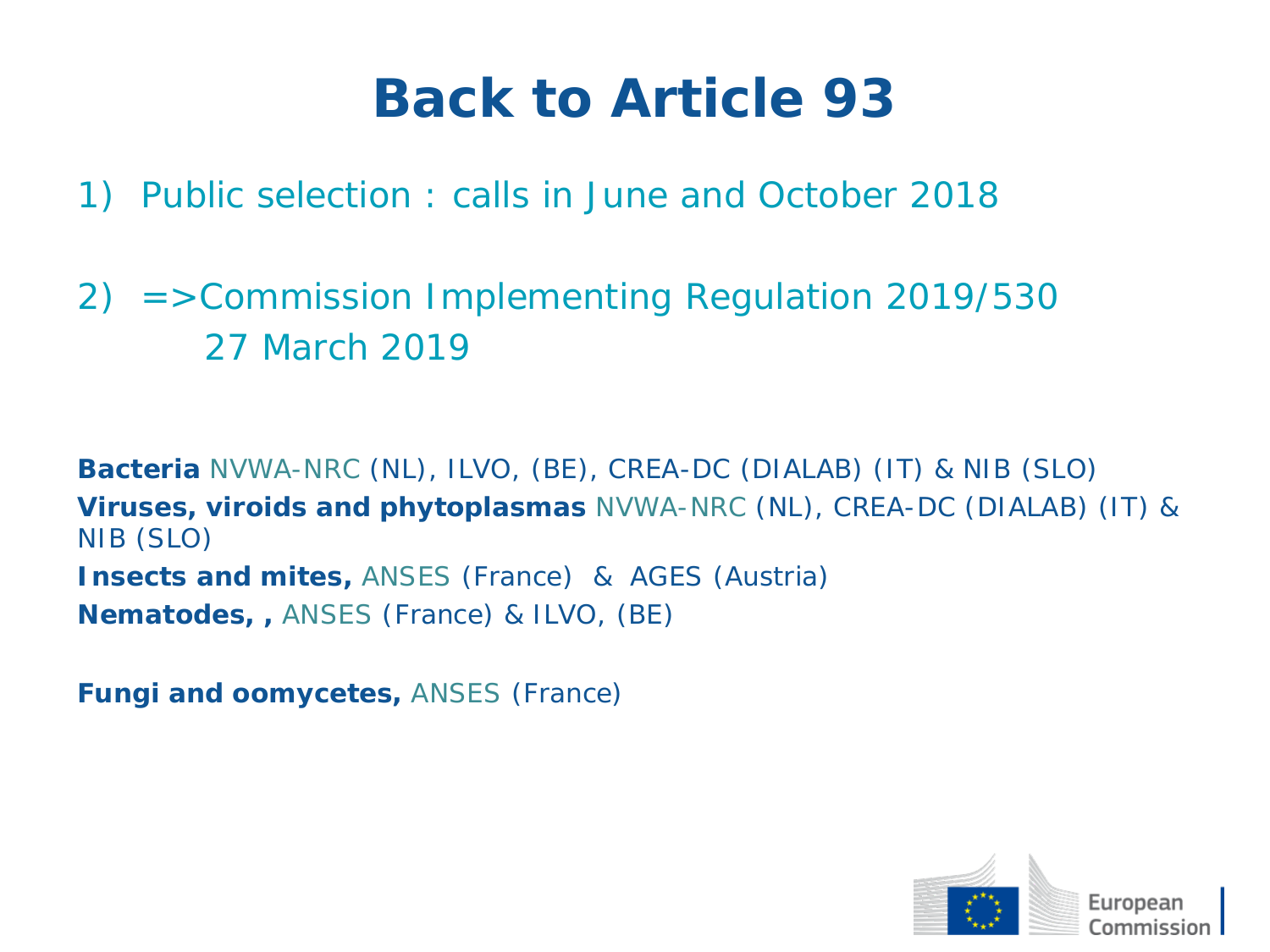## **Back to Article 93**

- 1) Public selection : calls in June and October 2018
- 2) =>Commission Implementing Regulation 2019/530 27 March 2019
- 2) Priority level 1 given to :
- Union quarantine pests pursuant to Art, 5 of Regulation (EU) 2016/2031 (most of them currently listed in Annex I, Part A, of Directive 2000/29/EC);
- plant pests not yet listed as Union quarantine pests, but are subject to the measures to be adopted pursuant to Art. 30(1) of Regulation (EU) 2016/2031 (measures currently adopted pursuant to Article 16(3) of Directive 2000/29/EC);
- Other which might represent an emerging risk for (a part of) the Union territory, and the entry or spread of those pests might have a significant impact for the Union agriculture or forests.

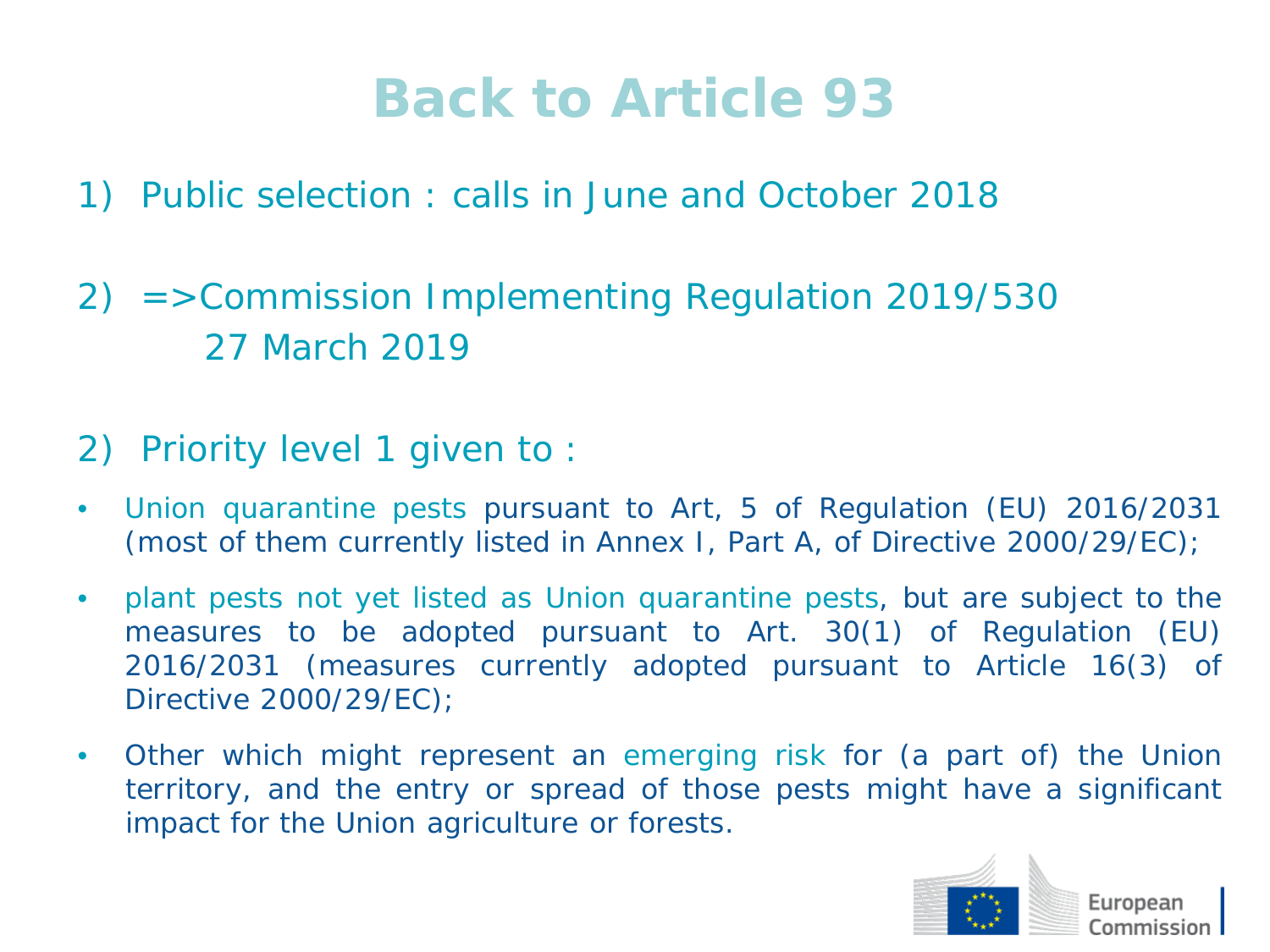### **Back to Article 93**

Priority level 2 given to those :

- Belonging to the Priority pests list;
- Under emergency measures;
- Surveyed.

+any requested by the Commission